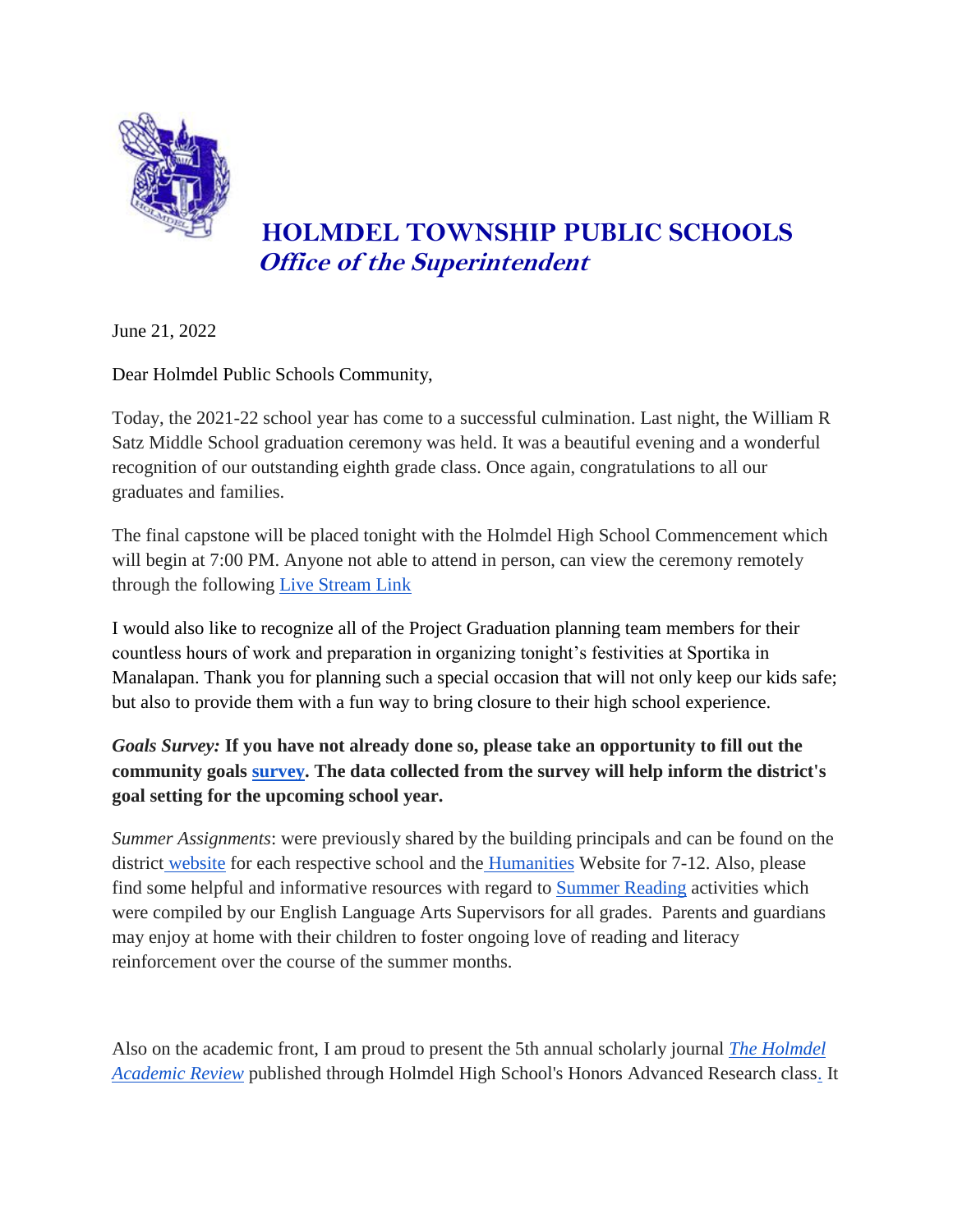is an impressive and impactful caliber of the work being produced by our students and by proxy, our school district, curriculum and faculty.

*Health Education Curriculum*: I am circling back on the district's previously shared plan with regard to the updated health education standards, please find a helpfu[l](https://www.nj.gov/education/sboe/meetings/agenda/2020/June/public/5e5a%202020%20NJSLS-CHPE.pdf) ["side by side" document](https://www.nj.gov/education/sboe/meetings/agenda/2020/June/public/5e5a%202020%20NJSLS-CHPE.pdf) which outlines/bolds the deletions and additions to the updated New Jersey Student Learning Standards. The following are key takeaways regarding the district's proposed approach.

- The district will assemble a team of staff members to engage in this curriculum/program writing initiative this summer. The team will consist of health education teachers from the various grade levels, as well as representatives from the school counseling department. Further, the district is investigating the possibility of bringing in a vetted consultant to assist with the work.
- The scope and sequence would be designed, certainly for this inaugural year, whereby the newly introduced standards and content would be introduced no earlier than the beginning of the 2023 calendar year. This will ensure that the district has adequate time to write the curriculum and share the curriculum with the community no later than October, 2022.
- The newly introduced content would be incorporated into no less than one and no more than three standalone assembly-like programs. These programs would occur during the school day. The content, program objectives and resources, as well as the dates which these programs will take place will be communicated to parents well in advance, in order that they have an opportunity to communicate their intention for their child to participate. Parents who wish to have their students participate in these programs would opt in.

*ICYMI*: *The Summer Step Up* program can be used to improve skills in Math and ELA. Emails were sent out with invitations to the programs that students qualify for this summer[.](https://forms.gle/jL24TYMwfAf1YgVY6) **[Here](https://forms.gle/jL24TYMwfAf1YgVY6)** is the link to our enrollment form for Summer Step Up.

*Summer hours:* Beginning Monday, June 27, 2022 through Friday, August 19, 2022 the district will be closed on Fridays and the hours of operation will be 7:30am-3:30pm.

In closing, I would like to express my sincere appreciation and gratitude for the warm welcome which has been extended to me as your new Superintendent of Schools. In reflecting on my presented [90 day entry plan,](https://www.holmdelschools.org/cms/lib/NJ50010868/Centricity/domain/4/district/super%20communications/DrCasconeSuperintendentEntryPlan-HolmdelPublicSchools.pdf) I am pleased with the progress which we have made together and has positioned us quite well to begin next year. I would like to wish you all the best for a safe and restful summer. While I may not necessarily release weekly updates to the community over the summer, I will continue to update the community through my superintendent reports at the monthly Board of Education meetings. In addition, you may expect a midsummer and end-ofsummer update.

I thank you for your time and consideration and wish you a restful and enjoyable summer recess.